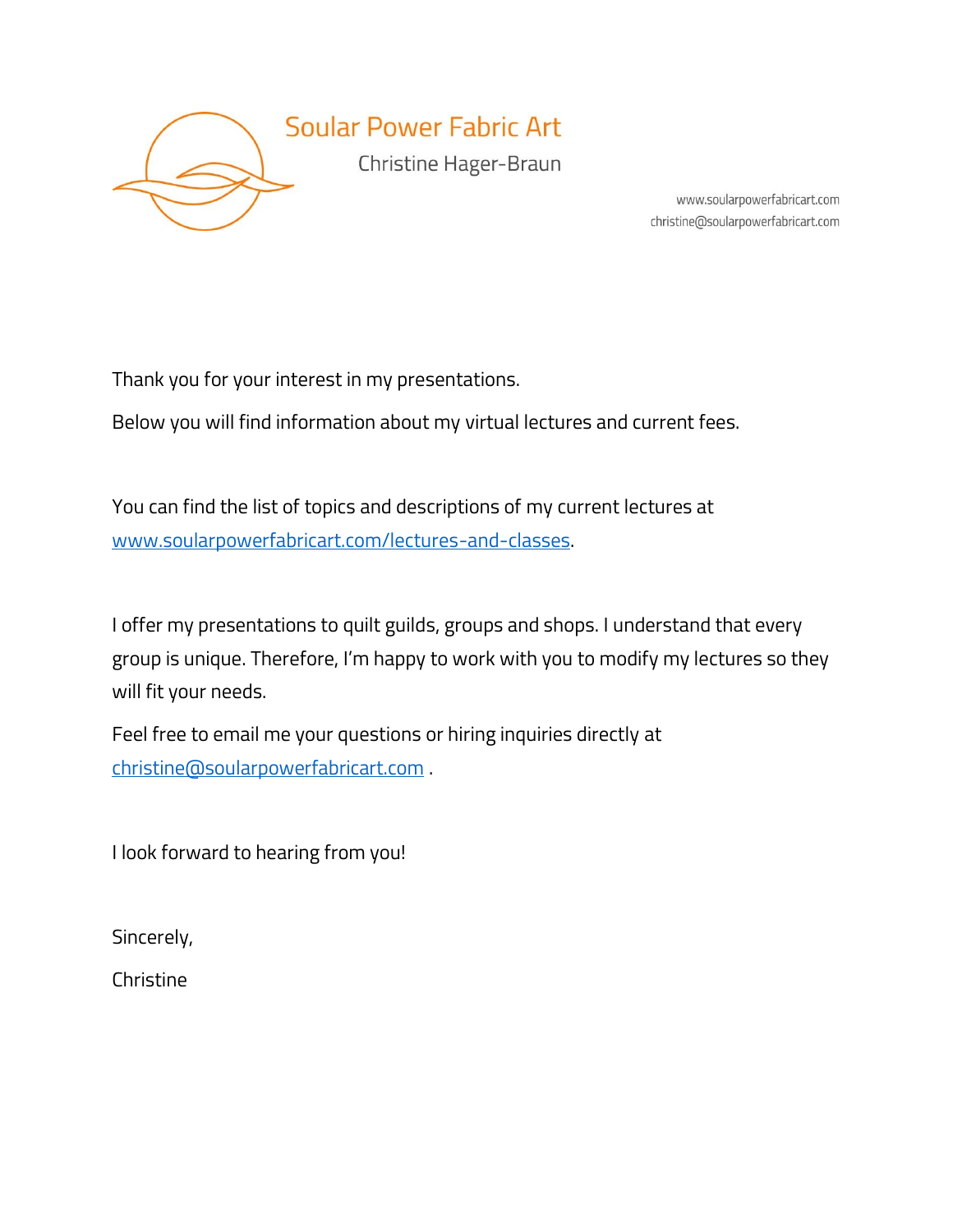# Information About my Virtual Lectures

### VIRTUAL MEETING

• Unless otherwise arranged, Christine will establish a secure video meeting through Zoom. Lectures will include a slide show presentation for text and images of art quilts. Selected art quilts will be shown live.

• Christine will provide the invitation link for the Zoom meeting 14 days prior to the presentation to the Program Chair of the organizing quilt guild or group. The Program Chair will be responsible to distribute the invitation link to the members of the quilt guild or group.

Please keep in mind that unauthorized sharing of log-in information is one way cybercriminals gain access and disrupt video conferences. Therefore, links should only be shared with registered participants like group or guild members, and never posted on public or unsecure websites or social media platforms. Participants should consider having the most current versions of their video conferencing technology and virus protection software. Attendees might need their own account to the conferencing technology. Christine is not responsible for hacked presentations.

• If the organizer is providing access to the virtual meeting and is using a platform other than Zoom, a short test run will be required during the week before the event so that Christine will be comfortable with the platform.

• Participants are encouraged to have good internet access. Christine is not responsible for internet access issues such as lagging or dragging video/audio, frozen or pixelated images, dropped connections, etc.

• The quilt guild or group is responsible for designating one attendee as Co-host to help participants access the meeting and one attendee as Moderator to monitor the chat room and facilitate participants' questions for Christine.

• When hosted through Christine's account the virtual meeting space will be available 30-minutes prior to start of the presentation to allow time for attendees to connect and become comfortable with the virtual environment. Participants are encouraged to sign-in early and get comfortable so the presentation can start on time. During these 30 minutes, Christine will be happy to chat with the participants.